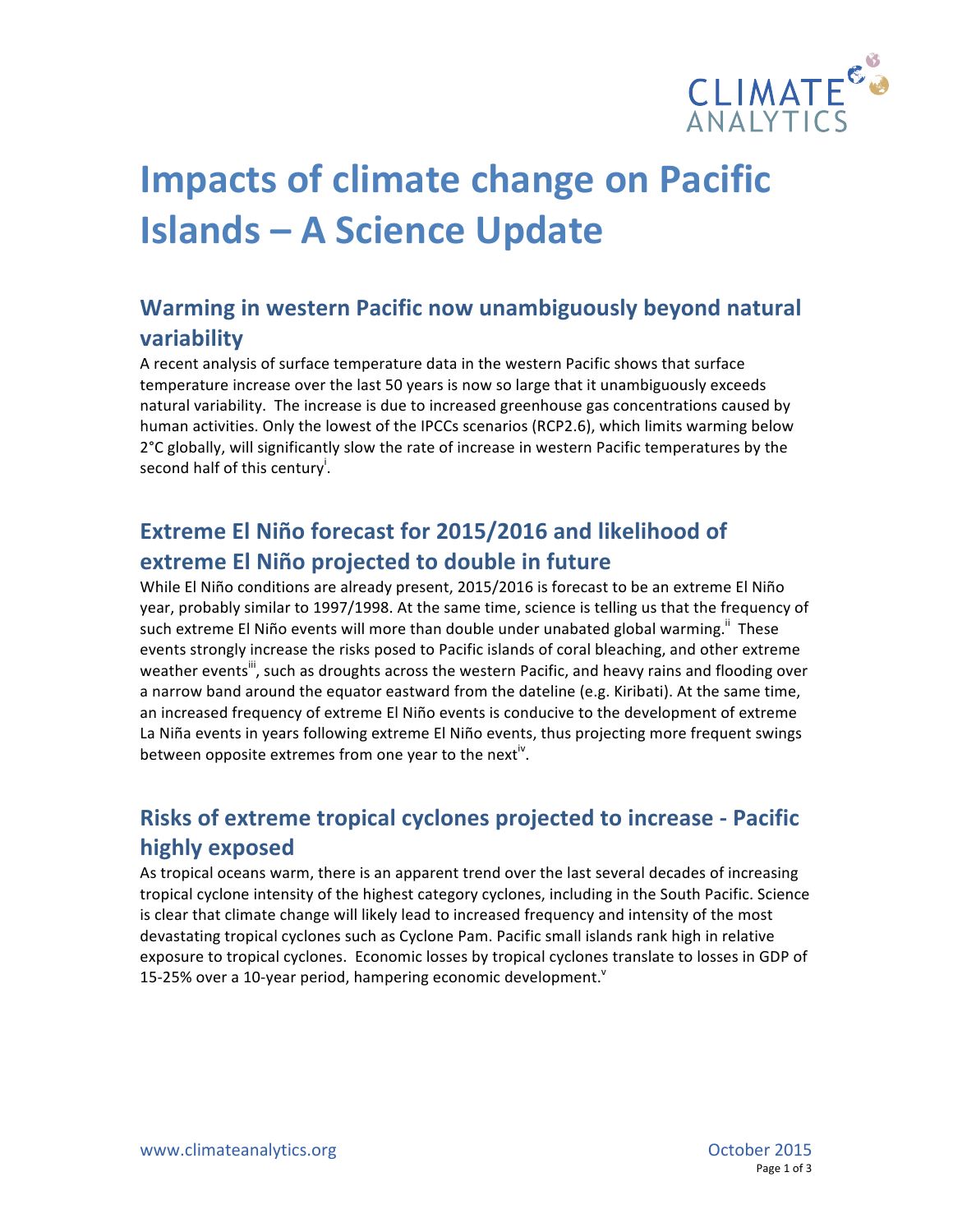

## **Risks of future sea-level rise rising by 1 metre by 2100 increasingly likely**

Recent science indicates that the polar ice sheets are much more vulnerable than previously thought, which has very significant and adverse implications for future sea-level rise over the coming century, as well as in the longer term. v<sup>i</sup> NASA has recently reported that, due to ongoing acceleration of loss of ice from Greenland and Antarctica, sea level rise is likely to be a metre by 2100, at the upper end of recent IPCC projections<sup>vii</sup>. For the longer term, over many centuries, recent science indicates that there is a high risk of a sea-level rise of many metres (potentially up to 9m) as a result of a sustained  $2^{\circ}$ C warming<sup>viii</sup>.

#### **Ocean acidification, coral reefs and marine ecosystems**

Ocean acidification due to the oceans' absorption of excess  $CO<sub>2</sub>$  is one of the key impacts of anthropogenic emissions. This will have strong detrimental effects on marine ecosystems and, in particular, coral reefs combining with high temperatures and bleaching to exacerbate coral reef loss. The vast majority of reef-building corals in the Pacific regions are already in rapid decline.<sup>18</sup> Simultaneously, increasing warming leads to increased coral bleaching and at 2°C warming, virtually all tropical coral reefs are projected to experience severe bleaching by the 2050s. Limiting warming below 1.5° provides space for coral reefs to persist and adapt. Damage to tropical coral reefs will likely be increased by disease-related mortality due to climate change.  $x$ 

#### **Inundation and saltwater intrusion rising rapidly with sea levels**

Rising sea levels greatly increase the risk of inundation and a salinisation of limited freshwater resources. This leads to disastrous effects on health and to substantial risks for agricultural production.

### **Food security risks increasing with warming**

Tropical crop production is projected to be strongly negatively affected by climate change in the future. Food security of small islands is at risk due to risks to agriculture from saltwater inundation and reduced fish abundance caused by coral ecosystem damage.

#### **Multiple health risks rising with warming**

Sea level rise, coastal inundation, increased heat waves, drought and other weather extremes projected to increase in intensity are likely to exacerbate health risks significantly. Increased incidence of water-borne and vector-borne diseases, such as malaria, dengue fever and diarrhoea, will contribute to this exacerbation of health risks.  $^{\text{xi}}$ 

inder on the western tropical Pacific Community Caussian<br>Wang, G., Power, S.B. & McGree, S., 2015. Unambiguous warming in the western tropical Pacific primarily caused by anthropogenic <sup>ii</sup> Cai, W. *et al.* ENSO and greenhouse warming. Nat. Clim. Chang. (2015). doi:10.1038/nclimate2743

iichristensen, J. H. et al. in Clim. Chang. 2013 Phys. Sci. Basis. Contrib. Work. Gr. I to Fifth Assess. Rep. Intergov. Panel Clim. Chang. (Stocker, T.F., D. Qin, G.-K. Plattner, M. Tignor, S.K. Allen, J. Boschung, A. Nauels, Y. Xia, V. Bex, P. M. M.) (Cambridge University Press, 2013).